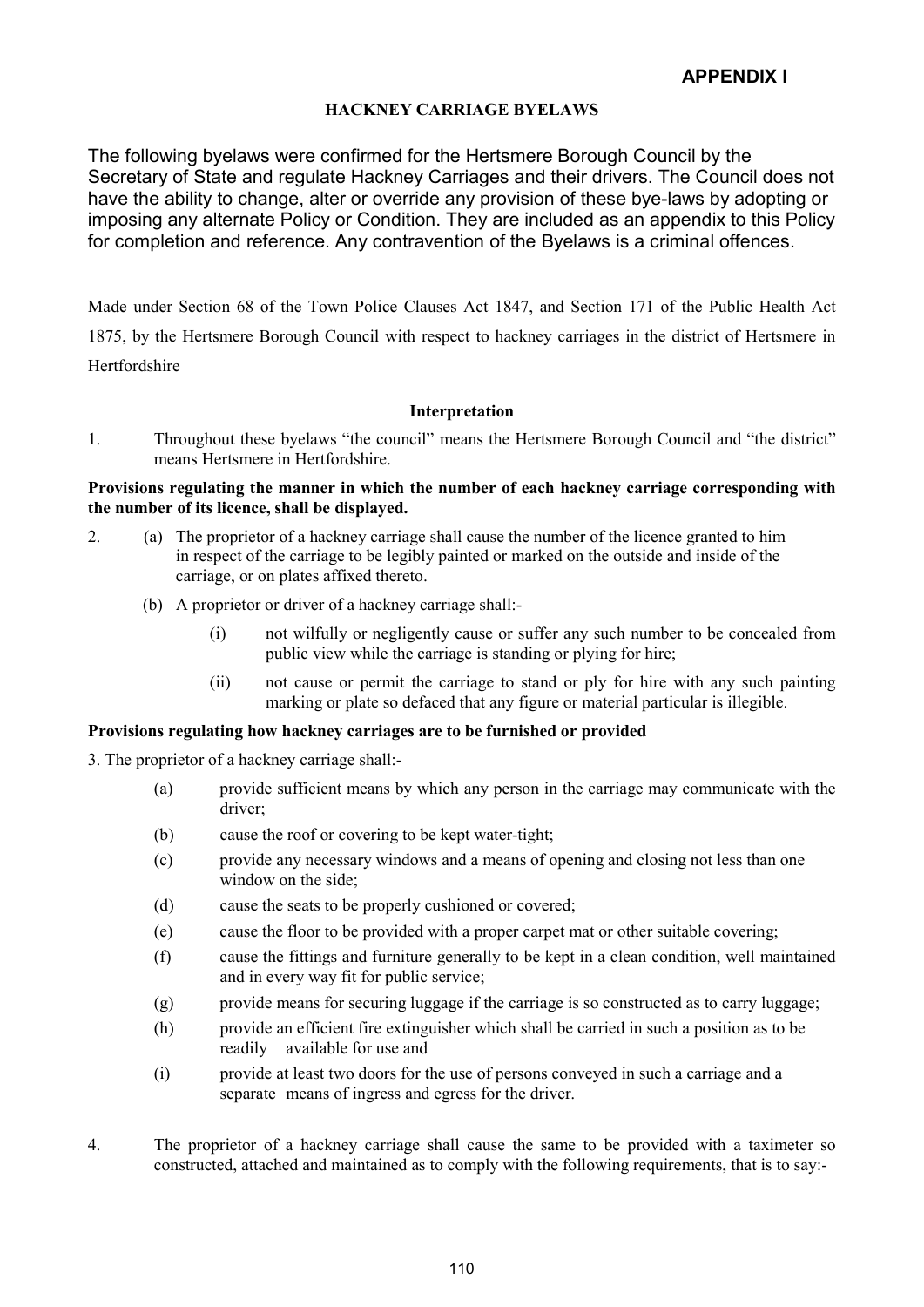- (a) the taximeter shall be fitted with a key, flag or other device the turning of which will bring the machinery of the taximeter into action and cause the word "HIRED" to appear on the face of the taximeter;
- (b) such key, flag or other device shall be capable of being locked in such a position that the machinery of the taximeter is not in action and that no fare is recorded on the face of the taximeter;
- (c) when the machinery of the taximeter is in action there shall be recorded on the face of the taximeter in clearly legible figures a fare not exceeding the rate or fare which the proprietor or driver is entitled to demand and take for the hire of the carriage by distance in pursuance of the tariff fixed by the council;
- (d) the word "FARE" shall be printed on the face of the taximeter in plain letters so as clearly to apply to the fare recorded thereon;
- (e) the taximeter shall be so placed that all letters and figures on the face thereof are at all times plainly visible to any person being conveyed in the carriage and for that purpose the letters and figures shall be capable of being suitably illuminated during any period of hiring and
- (f) the taximeter and all the fittings thereof shall be so affixed to the carriage with seals or other appliances that it shall not be practicable for any person to tamper with them except by breaking, damaging or permanently displacing the seals or other appliances.

## Provisions regulating the conduct of the proprietors and drivers of hackney carriages plying within the district in their several employments, and determining whether such drivers shall wear any and what badges.

- 5. The driver of a hackney carriage provided with a taximeter shall:-
	- (a) when standing or plying for hire, keep the key, flag or other device fitted in pursuance of the byelaw in that behalf locked in the position in which no fare is recorded on the face of the taximeter;
	- (b) before beginning a journey for which a fare is charged for distance, bring the machinery of the taximeter into action by moving the key, flag or other device, so that the word "HIRED" is legible on the face of the taximeter and keep the machinery of the taximeter in action until the termination of the hiring and
	- (c) cause the dial of the taximeter to be kept properly illuminated throughout any part of hiring which is between half-an-hour before sunset and half an hour after sunrise, and also at any other time at the request of the hirer.
- 6. A proprietor or driver of a hackney carriage shall not tamper with or permit any person to tamper with any taximeter with which the carriage is provided, with the fittings thereof, or with the seals affixed thereto.
- 7. The driver of a hackney carriage shall when plying for hire in any street and not actually hired:-
	- (a) proceed with reasonable speed to one of the stands appointed by Council resolution;
	- (b) if a stand, at the time of his arrival, is occupied by a full number of carriages authorised to occupy it, proceed to another stand;
	- (c) on arriving at a stand not already occupied by the full number of carriages authorised to occupy it, station the carriage immediately behind the carriage or carriages on the stand and so as to face in the same direction and
	- (d) from time to time when any other carriage immediately in front is driven off or moved forward cause his carriage to be moved forward so as to fill the place previously occupied by the carriage driven off or moved forward.
- 8. A proprietor or driver of a hackney carriage, when standing or plying for hire, shall not make use of the services of any other person for the purpose of importing any person to hire such carriage.
- 9. The driver of a hackney carriage shall behave in a civil and orderly manner and shall take all reasonable precautions to ensure the safety of persons conveyed in or entering or alighting from the vehicle.